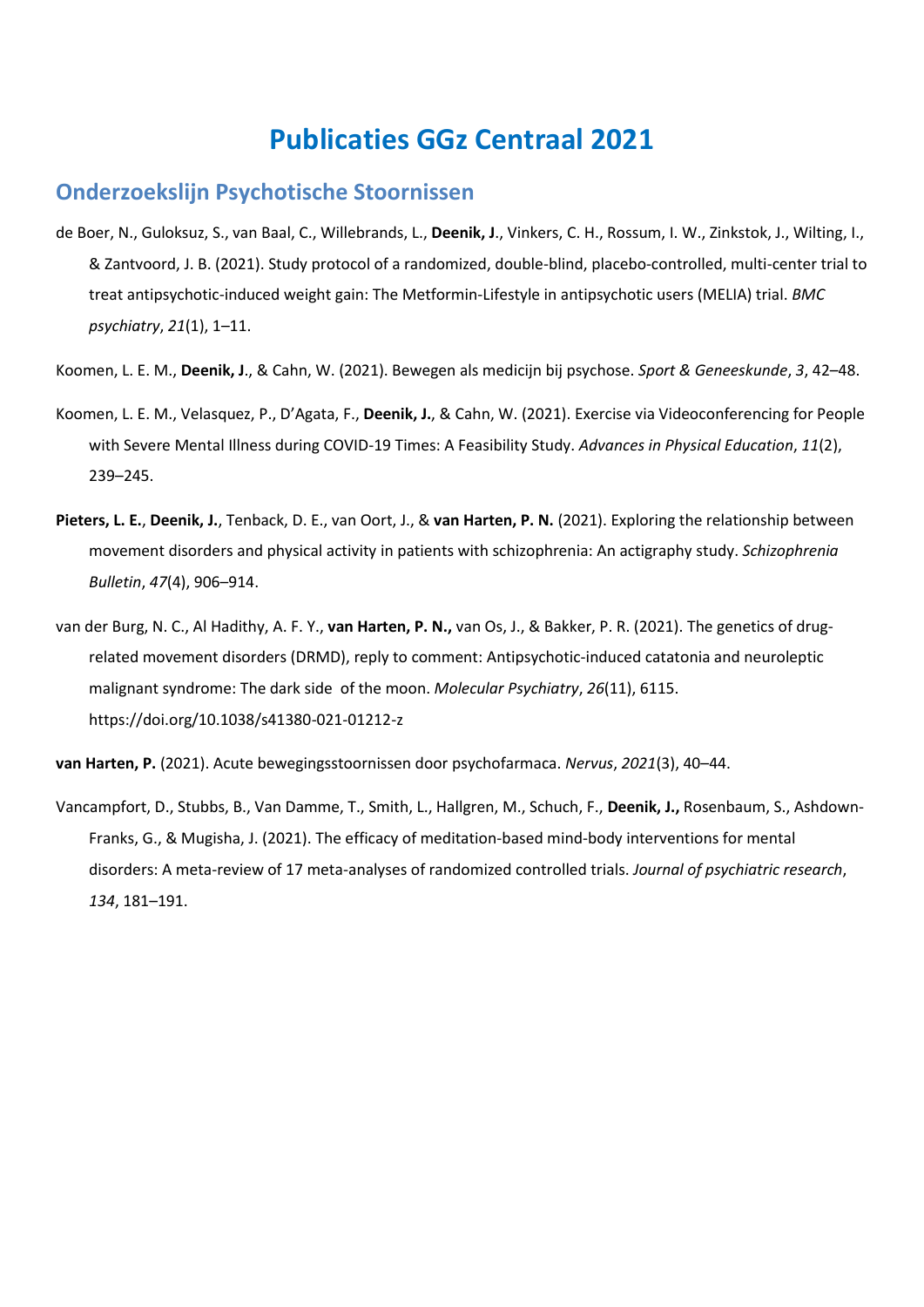#### **Onderzoekslijn Angst-, Dwang- en Stemmingsstoornissen**

- Batelaan, N., Scholten, W., **Rhebergen, D.,** & Van Balkom, A. (2021). Why we need to evaluate long-term antidepressant use in older patients with depression. *Age and ageing*, *50*(3), 690–692.
- Carlier, A., **Rhebergen, D.,** Schilder, F., Bouckaert, F., Sienaert, P., Veerhuis, R., Hoogendoorn, A. W., Eikelenboom, P., Stek, M. L., & Dols, A. (2021). The pattern of inflammatory markers during electroconvulsive therapy in older depressed patients. *The World Journal of Biological Psychiatry*, *22*(10), 770–777.
- Carlier, A., **Rhebergen, D**., Veerhuis, R., Schouws, S., Oudega, M. L., Eikelenboom, P., Bouckaert, F., Sienaert, P., Obbels, J., & Stek, M. L. (2021). Inflammation and cognitive functioning in depressed older adults treated with electroconvulsive therapy: A prospective cohort study. *The Journal of clinical psychiatry*, *82*(5), 35808.
- **Du Mortier, J. A.,** Remmerswaal, K. C., Batelaan, N. M., **Visser, H. A.,** Twisk, J. W., Van Oppen, P., & Van Balkom, A. J. (2021). Predictors of Intensive treatment in patients with obsessive-compulsive disorder. *Frontiers in Psychiatry*, *12*, 434.
- Henstra, M., Giltay, E., van der Mast, R., van der Velde, N., **Rhebergen, D**., & Rius Ottenheim, N. (2021). Does late-life depression counteract the beneficial effect of physical activity on cognitive decline? Results from the NESDO Study. *Journal of geriatric psychiatry and neurology*, 08919887211002658.
- Henstra, M., **Rhebergen, D.**, van der Velde, N., van Schoor, N., Collard, R. M., OudeVoshaar, R., & Kok, A. (2021). Patterns of discordance of physical functioning in older persons; different associations for apathy and depression? Results from the NESDO-study. *Aging & mental health*, 1–9.
- Lange, S. M., Schirmbeck, F., Stek, M. L., Jansen, Y. R. M., van Rooijen, G., de Haan, L., Penninx, B. W., **Rhebergen, D.,** van Amelsvoort, T., & Bartels-Velthuis, A. A. (2021). A comparison of depressive symptom profiles between current major depressive disorder and schizophrenia spectrum disorder. *Journal of psychiatric research*, *135*, 143–151.
- Loef, D., Vansteelandt, K., Oudega, M. L., van Eijndhoven, P., Carlier, A., van Exel, E., **Rhebergen, D.**, Sienaert, P., Vandenbulcke, M., & Bouckaert, F. (2021). The ratio and interaction between neurotrophin and immune signaling during electroconvulsive therapy in late-life depression. *Brain, behavior, & immunity-health*, *18*, 100389.
- Lugtenburg, A., Zuidersma, M., Wardenaar, K. J., Aprahamian, I., **Rhebergen, D.,** Schoevers, R. A., & Oude Voshaar, R. C. (2021). Subtypes of late-life depression: A data-driven approach on cognitive domains and physical frailty. *The Journals of Gerontology: Series A*, *76*(1), 141–150.
- Meesters, P. D., Lange, S. M., Wunderink, L., Stek, M. L., & **Rhebergen, D.** (2021). Five-year outcome of clinical recovery and subjective well-being in older Dutch patients with schizophrenia. *International psychogeriatrics*, *33*(10), 1099–1103.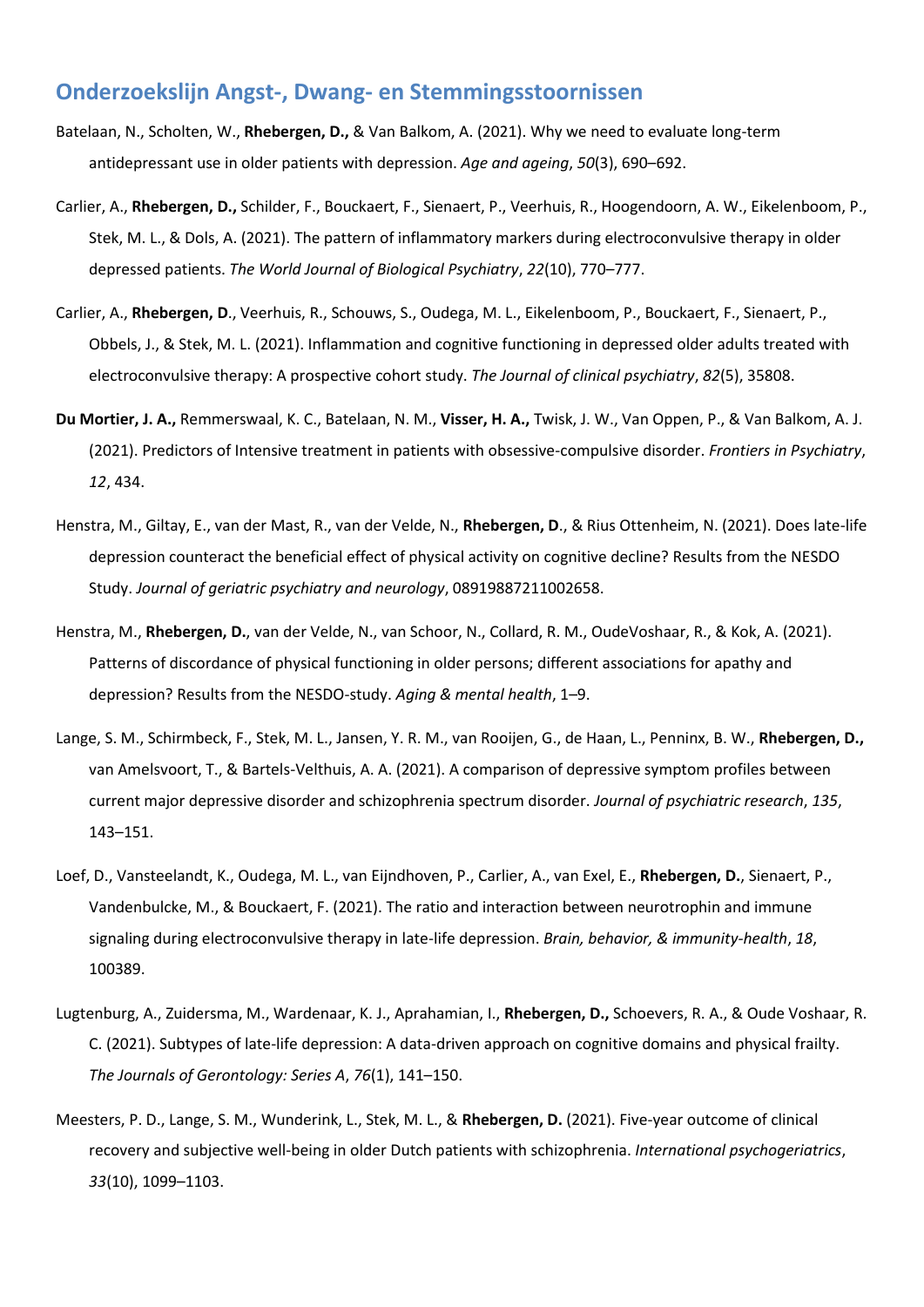- Oude Voshaar, R. C., Dimitriadis, M., vandenBrink, R. H., Aprahamian, I., Borges, M. K., Marijnissen, R. M., Hoogendijk, E. O., **Rhebergen, D.,** & Jeuring, H. W. (2021). A 6‐year prospective clinical cohort study on the bidirectional association between frailty and depressive disorder. *International journal of geriatric psychiatry*, *36*(11), 1699–1707.
- Pan, K., Kok, A., Eikelenboom, M., Horsfall, M., Jörg, F., Luteijn, R., **Rhebergen, D.,** Van Oppen, P., Giltay, E., & Penninx, B. (2021). The mental health impact of the COVID-19 pandemic on people with and without depressive, anxiety, or obsessive-compulsive disorders: A longitudinal study of three Dutch case-control cohorts. *The Lancet Psychiatry*, *8*(2), 121–129.
- Tibi, L., Asher, S., van Oppen, P., van Balkom, A. J., Eikelenboom, M., **Visser, H. A.,** Penninx, B. W., & Anholt, G. E. (2021). The correlates of social phobia in OCD: Findings from a large clinical sample. *British Journal of Clinical Psychology*, *60*(3), 312–332.
- Van Cauwenberge, M., Bouckaert, F., Vansteelandt, K., Adamson, C., De Winter, F., Sienaert, P., Van den Stock, J., Dols, A., **Rhebergen, D.,** & Stek, M. (2021). A longitudinal study of the association between basal ganglia volumes and psychomotor symptoms in subjects with late life depression undergoing ECT. *Translational psychiatry*, *11*(1), 1–10.
- van den Berg, K. S., Hegeman, J. M., van den Brink, R. H., **Rhebergen, D.,** Oude Voshaar, R. C., & Marijnissen, R. M. (2021). A prospective study into change of vitamin D levels, depression and frailty among depressed older persons. *International Journal of Geriatric Psychiatry*, *36*(7), 1029–1036.
- van **Geijtenbeek - de Vos van Steenwijk, M.,** de Leeuw, A., **van Megen, H., Selier, J.,** & **Visser, H.** (2021). Proof of Principle: Is a Pre-treatment Behavior Approach Test a Potential Predictor for Response to Intensive Residential Treatment in Patients With Treatment Refractory Obsessive Compulsive Disorder? *Frontiers in Psychiatry*, 1107.
- van Krugten, F. C., Kaddouri, M., Goorden, M., van Balkom, A. J., Berretty, E. W., Cath, D. C., Hendriks, G.-J., Matthijssen, S. J., **Visser, H. A.,** & van Vliet, I. M. (2021). Development and psychometric evaluation of the Decision Tool Anxiety Disorders, OCD and PTSD (DTAOP): Facilitating the early detection of patients in need of highly specialized care. *PloS one*, *16*(8), e0256384.
- van Poelgeest, E., Pronk, A., **Rhebergen, D.,** & van der Velde, N. (2021). Depression, antidepressants and fall risk: Therapeutic dilemmas—A clinical review. *European geriatric medicine*, *12*(3), 585–596.
- van Zutphen, E. M., Kok, A. A., **Rhebergen, D.,** Huisman, M., & Beekman, A. T. (2021). The joint effects of clinically relevant depressive symptoms and cardiovascular risk factors on incident cardiovascular disease among older adults in the community. *Journal of Psychosomatic Research*, *149*, 110572.
- van Zutphen, E. M., Kok, A. A., Rijnhart, J. J., **Rhebergen, D.,** Huisman, M., & Beekman, A. T. (2021). An examination of reciprocal effects between cardiovascular morbidity, depressive symptoms and loneliness over time in a longitudinal cohort of Dutch older adults. *Journal of Affective Disorders*, *288*, 122–128.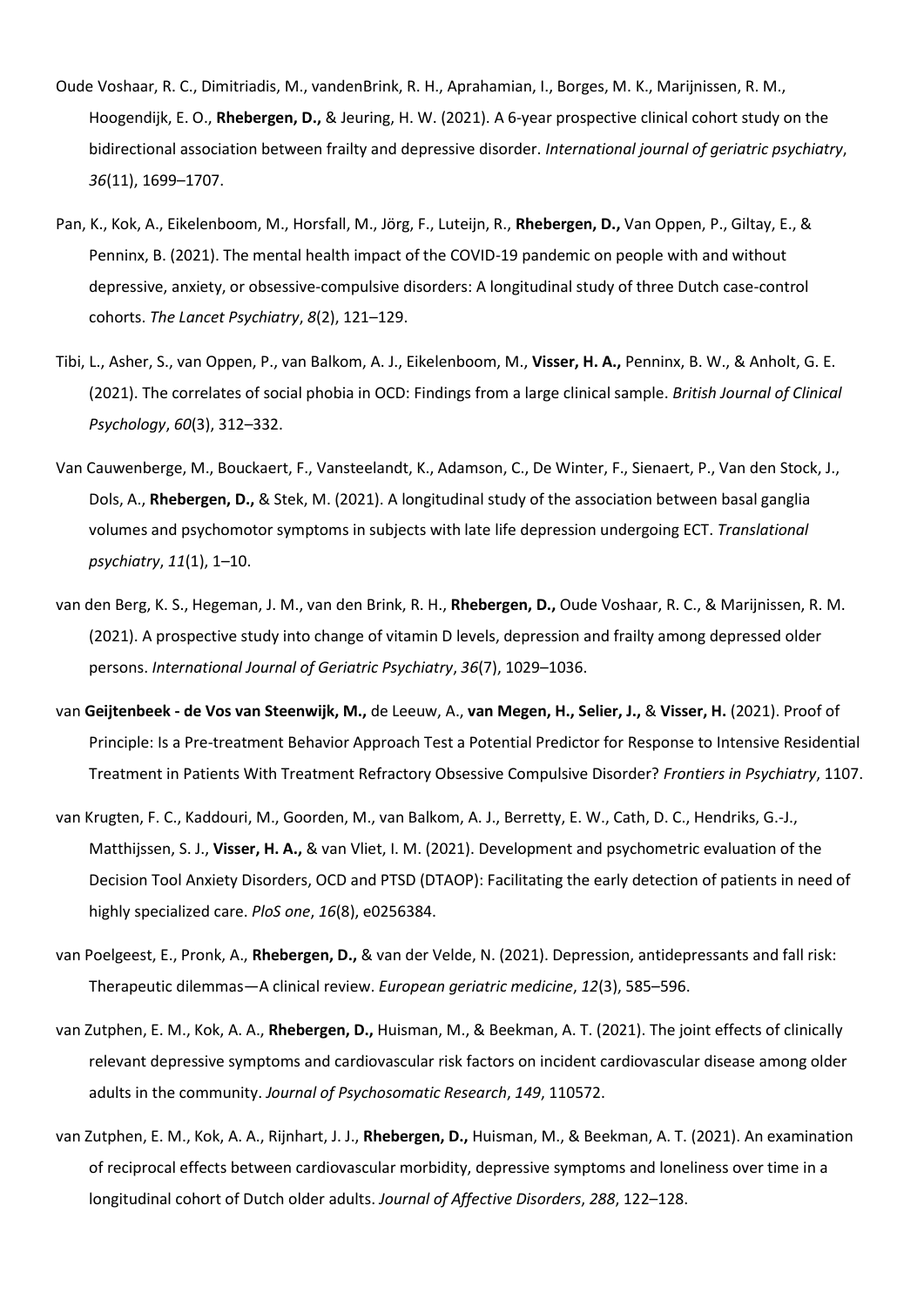Wagenmakers, M. J., Vansteelandt, K., van Exel, E., Postma, R., Schouws, S. N., Obbels, J., **Rhebergen, D.,** Bouckaert, F., Stek, M. L., & Barkhof, F. (2021). Transient cognitive impairment and white matter hyperintensities in severely depressed older patients treated with electroconvulsive therapy. *The American Journal of Geriatric Psychiatry*, *29*(11), 1117–1128.

### **Onderzoekslijn Persoonlijkheidsstoornissen**

- **Aleva, A.,** & **Hessels, C.** (2021). Vroege interventie voor borderline persoonlijkheidsproblematiek. *GZ - Psychologie*, *13*(2), 14–17. https://doi.org/10.1007/s41480-021-0810-7
- Geeraerts, S. B., Endendijk, J., Deater-Deckard, K., Huijding, J., **Deutz, M. H.**, van den Boomen, C., & Deković, M. (2021). The role of parental self-regulation and household chaos in parent-toddler interactions: A time-series study. *Journal of Family Psychology*, *35*(2), 236.
- **Hessels, C.** (2021). Preventie en vroege interventie bij borderlinepersoonlijkheidsstoornissen. *Tijdschrift voor Psychiatrie*, *63*(2), 138–141.
- **Hessels, C.,** & **Blom, G.** (2021). Vroege interventie voor borderline-persoonlijkheidsstoornis: Een casus ter illustratie van het programma HYPE. *Tijdschrift voor Psychiatrie*, *63*(1), 64–69.
- **Hessels, C. J**., Laceulle, O. M., Van Dijk, I., & Van Aken, M. A. G. (z.d.). *A CAT-based early intervention for Borderline Personality Disorder: A Pilot Study*.
- **Smale, M.,** Laceulle, O., van Aken, M., & **Hessels, C.** (2021). Ouderlijke steun, opvoedvertrouwen en borderlinekenmerken bij adolescenten. *Tijdschrift voor Psychiatrie*, *63*(7), 543–549.

# **Onderzoekslijn Ontwikkelingsstoornissen**

Er zijn in 2021 geen publicaties binnen deze onderzoekslijn geweest.